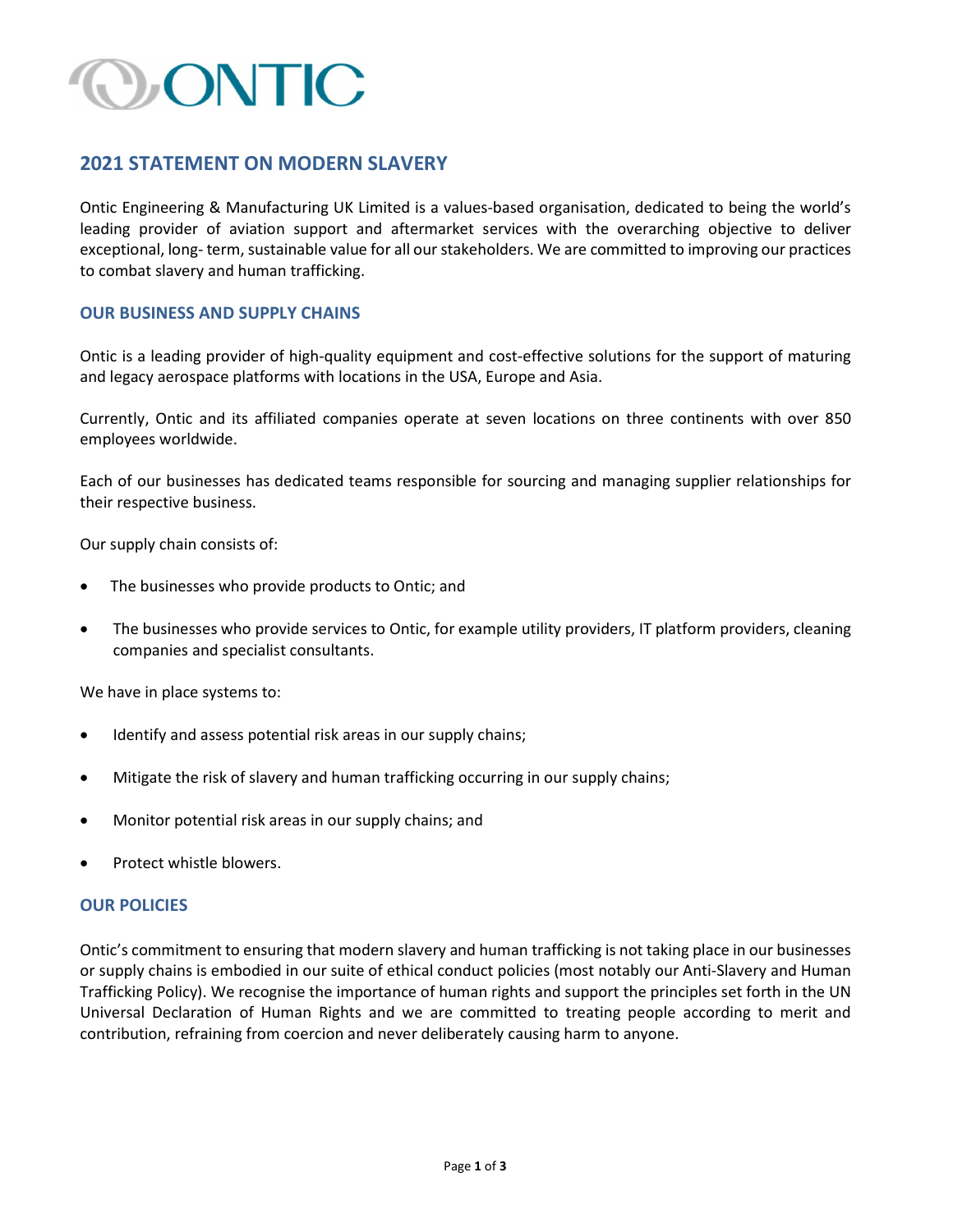# CONTIC

### OUR EFFORTS TO IDENTIFY MODERN SLAVERY IN OUR BUSINESSES AND SUPPLY CHAINS

Ontic conducts due diligence on each of our suppliers, contractors and service providers pursuant to our local processes established pursuant to our Third Party Vetting Policy and other standard vendor management reviews. This due diligence results in a detailed understanding of our business partners, their businesses and what products or services they provide to Ontic businesses.

As a supplier of products, we recognise that our biggest exposure to the risks of modern slavery and human trafficking concerns the suppliers further up our supply chain. Pursuant to our Third Party Vetting Policy we have local processes for assessing Ontic's business partners through due diligence. Depending on the relative risk identified as associated with a third party (determined using criteria such as country, proposed relationship etc.), we undertake standard or enhanced due diligence on all third parties, including suppliers, contractors and service providers. We also expect our business partners to adopt appropriate measures to combat modern slavery and human trafficking.

Regular due diligence checks are carried out on our existing business partners to ensure they still meet our standards.

#### THE EFFECTIVENESS OF OUR EFFORTS

To date, we believe Ontic has been highly effective in preventing modern slavery and human trafficking from existing in our businesses and in avoiding undesirable business partners.

It is clear to our business partners that our expectations encompass not only their businesses but their supply chains as well. Given that Ontic has maintained, in general, long-term relationships with key suppliers, contractors and consultants and our expectations for ethical business practices have been a constant throughout those relationships, we expect full cooperation from our supply chains if the results of our assessments determine that enhancements to our internal controls are desirable.

We use the following key performance indicators (KPIs) to measure how effective we have been (not every KPI is used in each location) to ensure that slavery and human trafficking is not taking place in any part of our business or supply chains:

- Vetting procedures. The number or percentage of suppliers and sub-contractors that have been vetted for ethical labour practices with any concerns investigated by the legal department.
- Supplier screening. The number and type of issues identified on screening suppliers and sub-contractors.
- Whistleblowing. The number of reported breaches in the past year.
- Training. The number or percentage of staff trained.
- Remedial action. The instances of remedial action being needed based on legal advice.